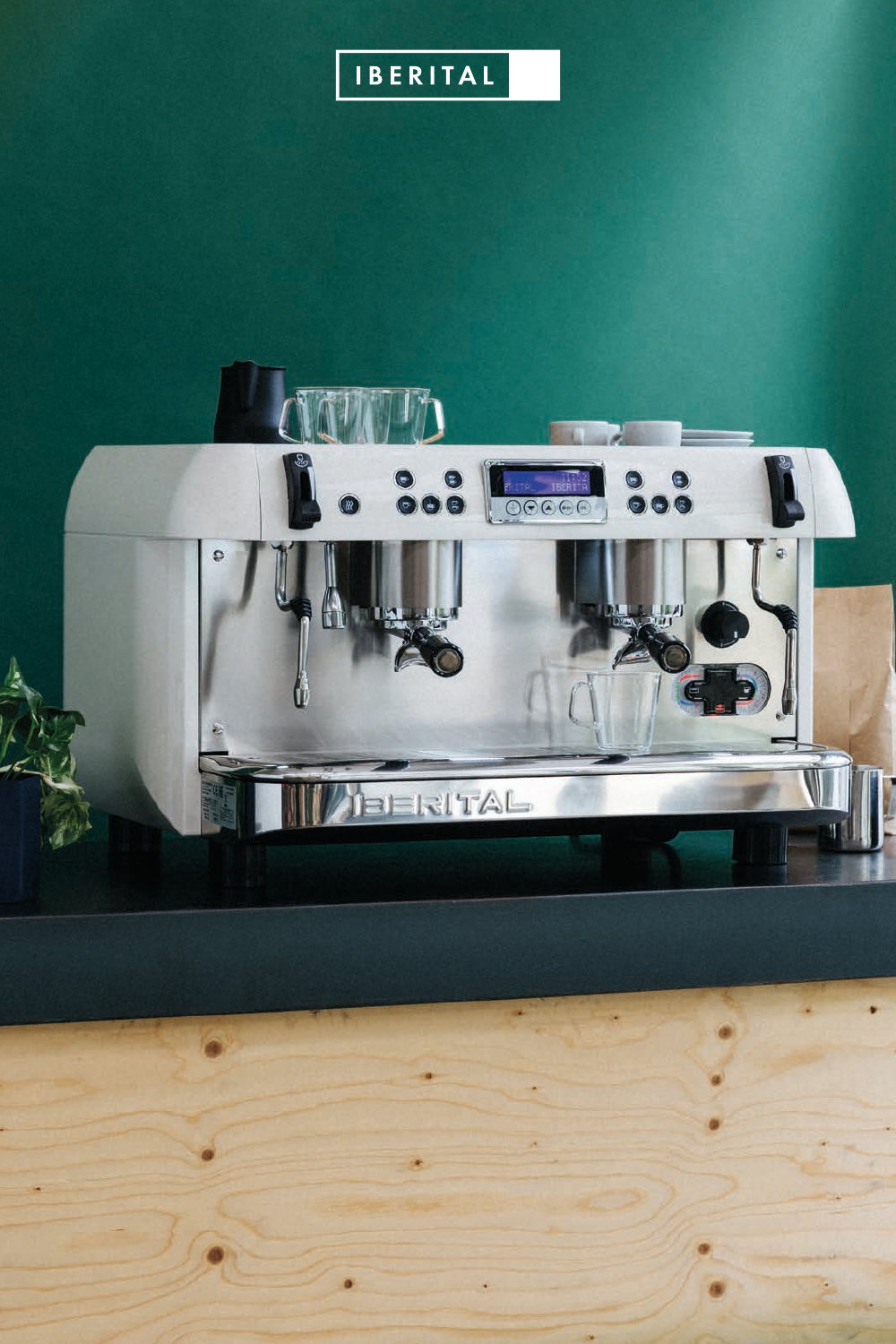Power & style

# New Iberital

## A classic in our line with elegance and suppleness in its design.

An espresso machine that combines power with style. Meet the New Iberital, a machine with simple and refined lines that gives softness to the touch.

Designed to withstand intensive use, the New Iberital provides an attractive and elegant layout.

Explore the many functions and programs at your disposal with New Iberital's digital display. This allows you to customize settings to meet your needs at any given moment. A high performance extraction that offers both comfort and precision.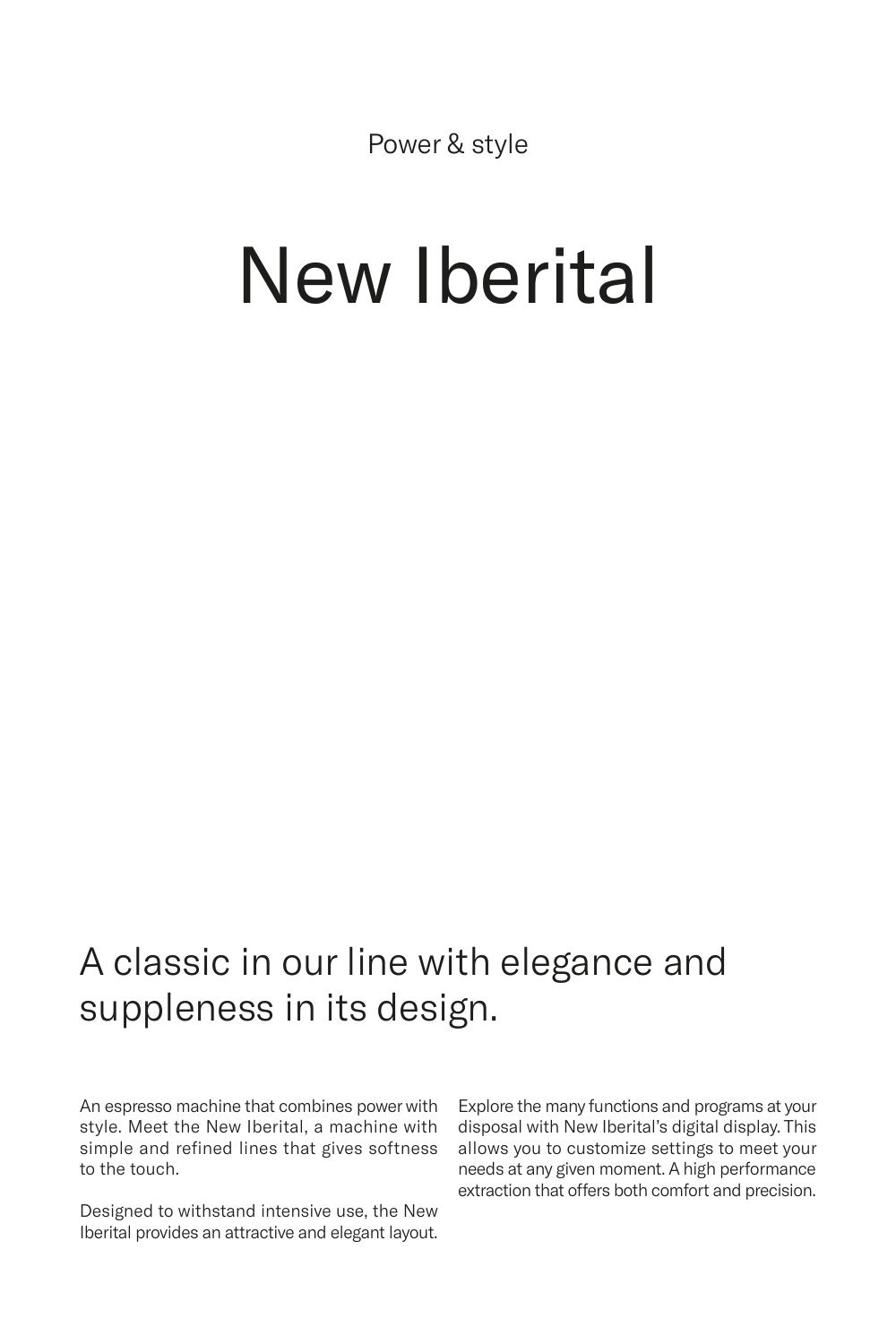### New Iberital MONO BOILER

## Powerfully reliable, remarkably simple.





Mono boiler system

Electronic dosage (4 doses + continuous)

Volumetric Control

Pre-infusion

Steam and water levers

Touch pad with white leds

Barista area LED lighting

Stainless steel steam wands

Ergonomic filter-holder

Automatic boiler refill

Boiler drain tap located in the center of the drip tray

Quick and easy access to the machine for maintenance

Digital display

PID Electronic Temperature Control

Pre-infusion profile for each dosage selection. Possibility of selection of the ON/OFF time of pre-infusion

Programmable AUTO ON/OFF and day OFF

IB Connect (optional)